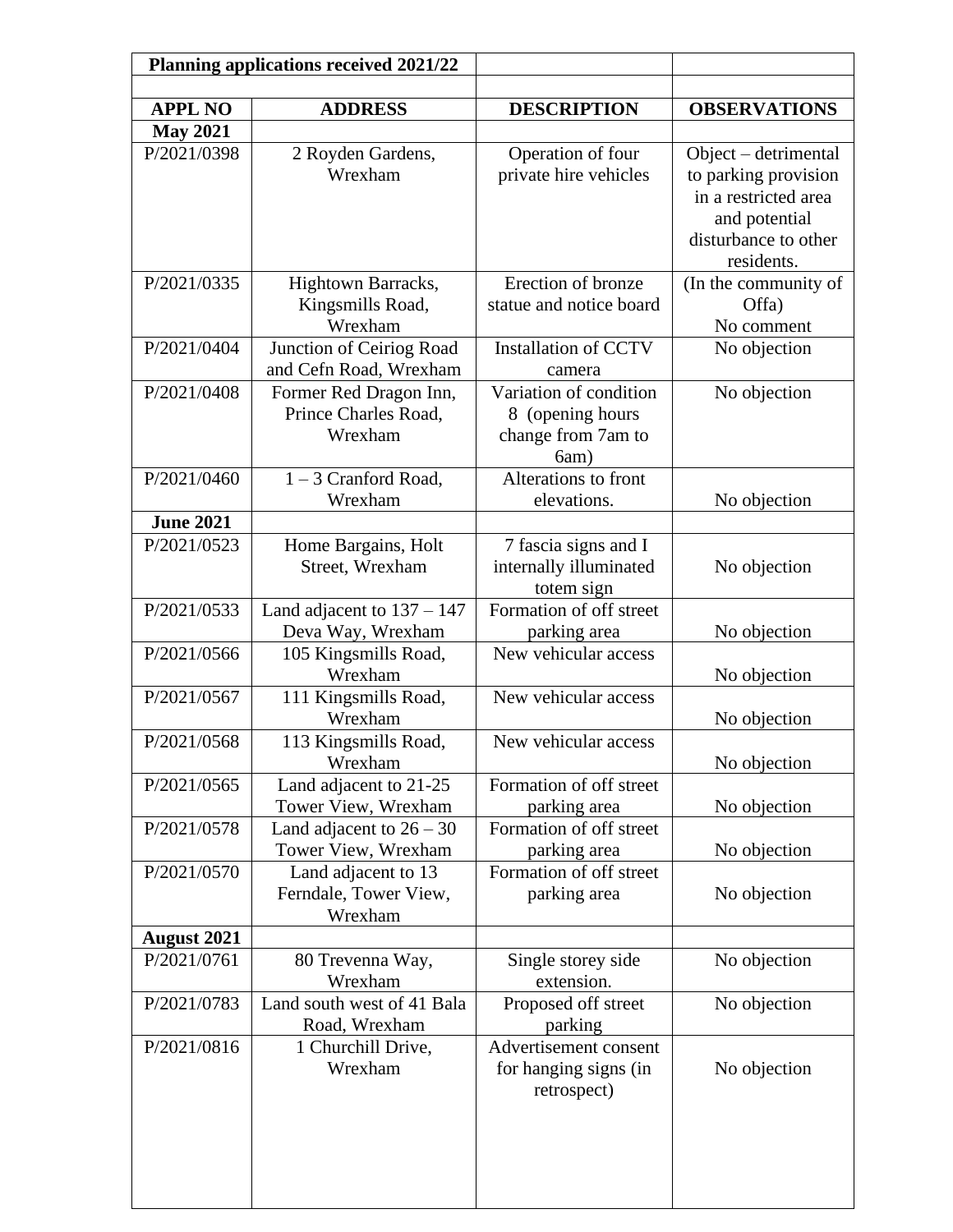| <b>Sept 2021</b> |                                                                      |                                                                                                                                                                                |                                                                                                                                                              |
|------------------|----------------------------------------------------------------------|--------------------------------------------------------------------------------------------------------------------------------------------------------------------------------|--------------------------------------------------------------------------------------------------------------------------------------------------------------|
| P/2021/0864      | 129 Kingsmills Road<br>Wrexham                                       | Two storey rear<br>extension and change<br>of use from C3<br>(dwelling house) to $C2$<br>(residential institution)<br>with 4 rooms of<br>supported living<br>accommodation.    | No objection                                                                                                                                                 |
| <b>Oct 2021</b>  |                                                                      |                                                                                                                                                                                |                                                                                                                                                              |
| P/2021/0889      | <b>Eagles Meadow Shopping</b><br>Centre, Smithfield Road,<br>Wrexham | Advertisement for1<br>sign (illuminated)                                                                                                                                       | Object - same<br>grounds as previous<br>similar application<br>(Visual impact and<br>detrimental to road<br>safety) P/2020/0585                              |
| P/2021/0902      | Former HSS Hire,<br>Hightown Road, Wrexham                           | Extension to existing<br>unit with installation of<br>new cladding and<br>internal alterations<br>(partly in retrospect)                                                       | Object - little<br>information was<br>given in terms of<br>operations. Highway<br>safety including<br>parking, access and<br>egress to and from<br>the site. |
| P/2021/0945      | 17A Derby Road Wrexham                                               | Application for lawful<br>development certificate<br>for existing use of<br>building for C3<br>dwelling houses.                                                                | No comments to<br>make                                                                                                                                       |
| <b>Nov 2021</b>  |                                                                      |                                                                                                                                                                                |                                                                                                                                                              |
| P/2021/1027      | 1 Trevenna Way,<br>Wrexham                                           | Single storey side and<br>rear extension                                                                                                                                       | No objection                                                                                                                                                 |
| P/2021/1037      | <b>Former Community</b><br>Centre, Kingsley Circle,<br>Wrexham       | Demolition of existing<br>centre and erection of<br>19 apartments, access<br>and parking                                                                                       | No objection                                                                                                                                                 |
| <b>Dec 2021</b>  |                                                                      |                                                                                                                                                                                |                                                                                                                                                              |
| P/2021/1122      | <b>Tesco Stores Ltd</b>                                              | Works to trees<br>protected by Tree<br><b>Preservation Order</b><br>G12/WCBC 284-18                                                                                            | No objection request<br>an equivalent number<br>of replacement trees<br>are planted within the<br>site.                                                      |
| <b>Jan 2022</b>  |                                                                      |                                                                                                                                                                                |                                                                                                                                                              |
| P/2021/1191      | Units 3 & 4 Border Retail<br>Park                                    | Variation of condition<br>18 of planning<br>permission<br>P/2000/0118 to permit<br>the use of 350sgm for<br>the sale of food and<br>drink for consumption<br>off the premises. | No objection                                                                                                                                                 |